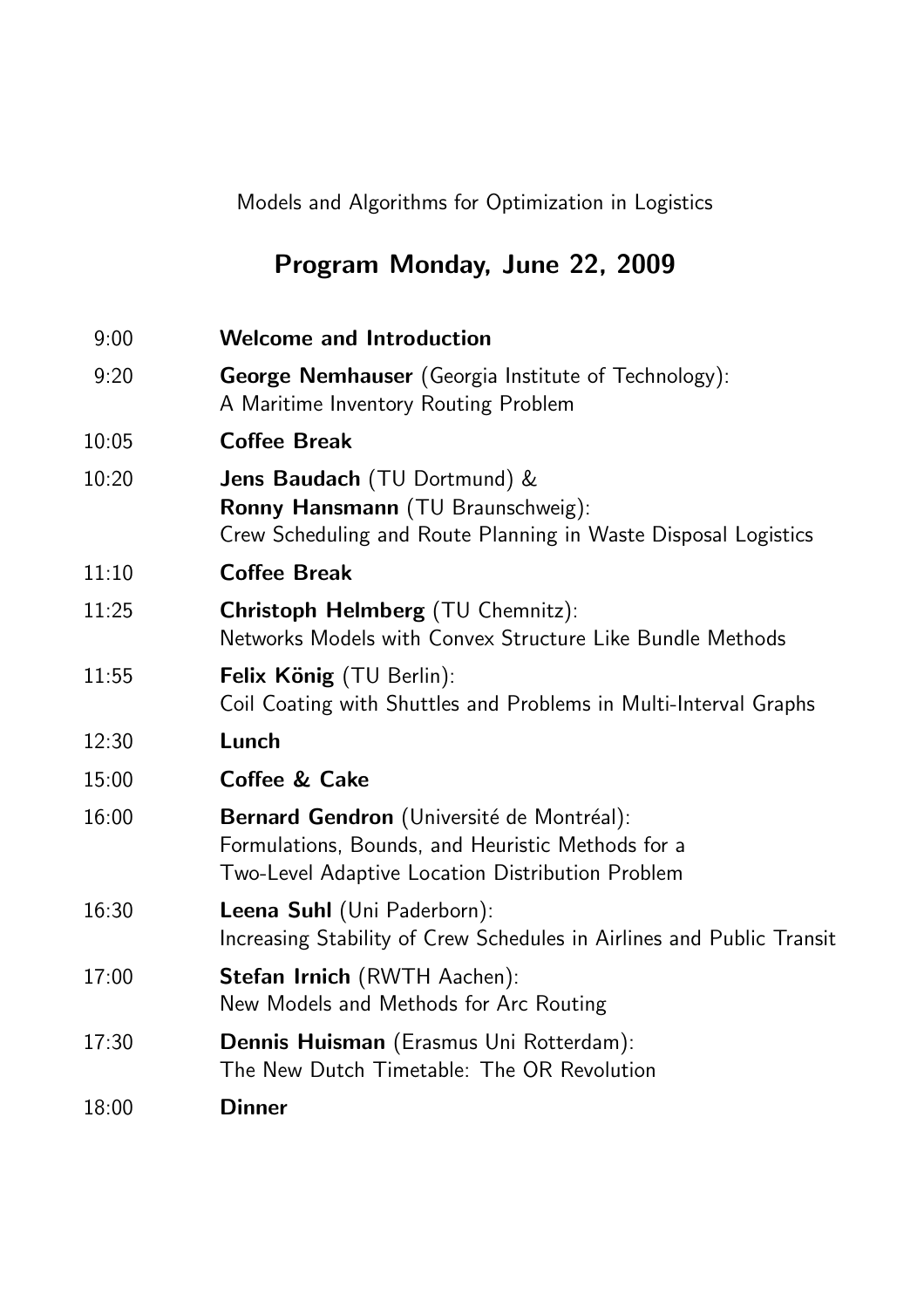# Program Tuesday, June 23, 2009

| 9:00  | <b>Organizational Remarks</b>                                                                                                                  |
|-------|------------------------------------------------------------------------------------------------------------------------------------------------|
| 9:10  | Annette Chmielewski (TU Dortmund) &<br>Boris Naujoks (Log!n GmbH, Schwelm):<br>Door Assignment in Freight Forwarding Terminals                 |
| 10:00 | Josef Kallrath (BASF AG, Ludwigshafen):<br>Views and Aspects of Mathematical Optimization in<br>Logistics of Chemical Processing               |
| 10:30 | <b>Coffee Break</b>                                                                                                                            |
| 11:00 | Melda Örmeci Matoğlu (Ozyeğin University, Istanbul):<br>Drift Control with Changeover Cost at Dell                                             |
| 11:40 | Ozlem Ergun (Georgia Institute of Technology):<br>Humanitarian Logistics - An Overview                                                         |
| 12:20 | Lunch                                                                                                                                          |
| 15:00 | <b>Coffee &amp; Cake</b>                                                                                                                       |
| 16:00 | Bert Beisiegel (B <sup>2</sup> Software-Technik GmbH, Mülheim an der Ruhr):<br>On Optimization Systems Used Day-by-Day in Manufacturing Plants |
| 16:30 | <b>Ulrich Lauther</b> (Siemens AG, München):<br>A Fast Tool for UMTS Site Rollout                                                              |
| 16:50 | Hanno Schülldorf (DB Mobility Logistics AG, Frankfurt):<br>Mathematical Optimization at Deutsche Bahn                                          |
| 17:20 | Christoph Hempsch (DHL, Bonn):<br>Optimization of Mail Collection Networks                                                                     |
| 18:00 | <b>Dinner</b>                                                                                                                                  |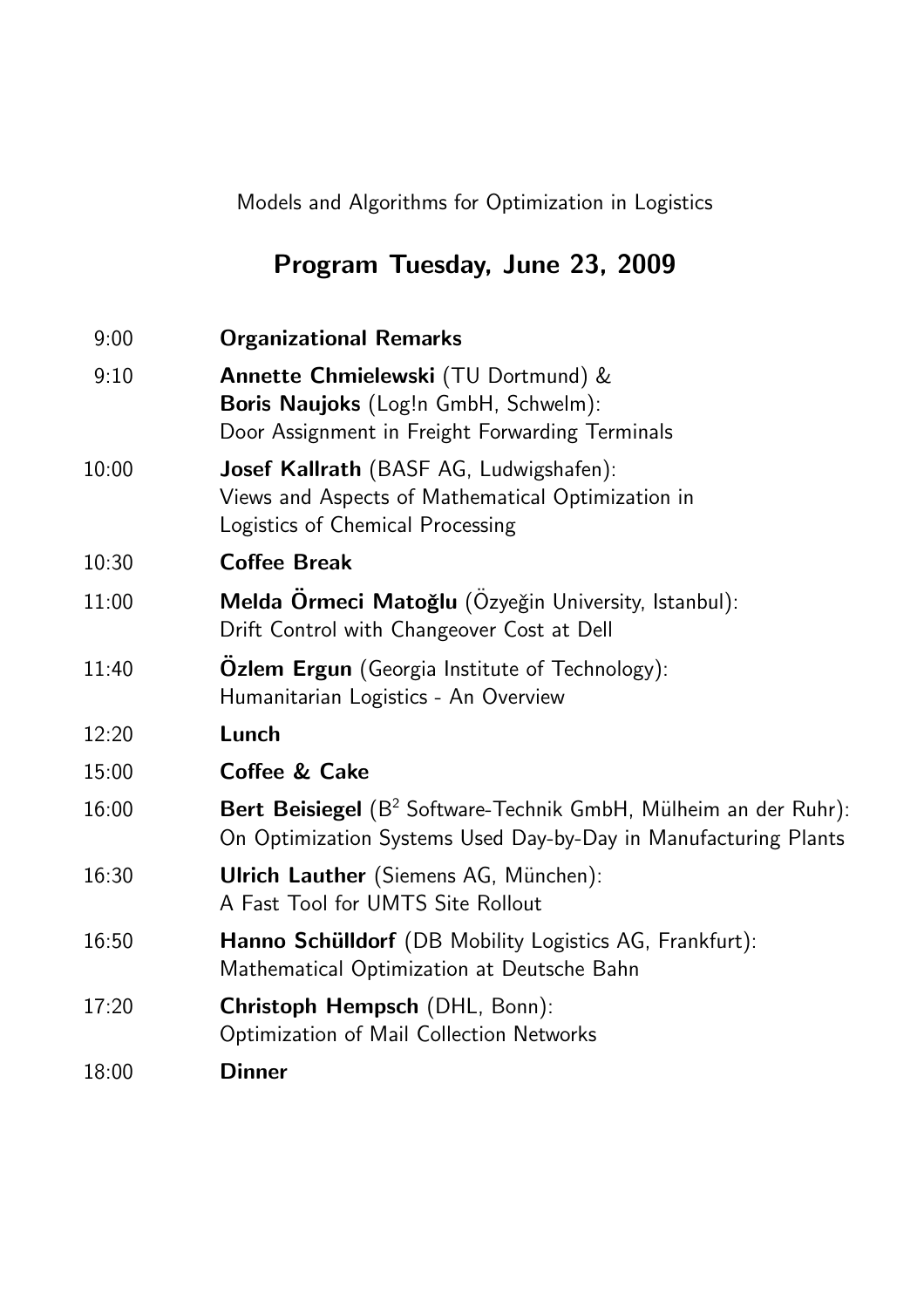# Program Wednesday, June 24, 2009

| <b>Organizational Remarks</b>                                                                                         |
|-----------------------------------------------------------------------------------------------------------------------|
| Alexander Martin (TU Darmstadt):<br>If You Have a Hammer, Everything Is a Nail -<br>Some Case Studies in Logistics    |
| Benjamin Hiller (Konrad-Zuse-Zentrum Berlin):<br>Reoptimization Algorithms for Passenger Elevators                    |
| <b>Coffee Break</b>                                                                                                   |
| Marika Neumann (Konrad-Zuse-Zentrum Berlin):<br>Line Planning and Connectivity                                        |
| Jörg Rambau (Universität Bayreuth):<br>The Combinatorics of (S, M, L, XL) or<br>the Best Fitting Delivery of T-Shirts |
| Lunch                                                                                                                 |
| <b>Hike</b>                                                                                                           |
| <b>Dinner</b>                                                                                                         |
| <b>Departure for Wine Tasting</b>                                                                                     |
|                                                                                                                       |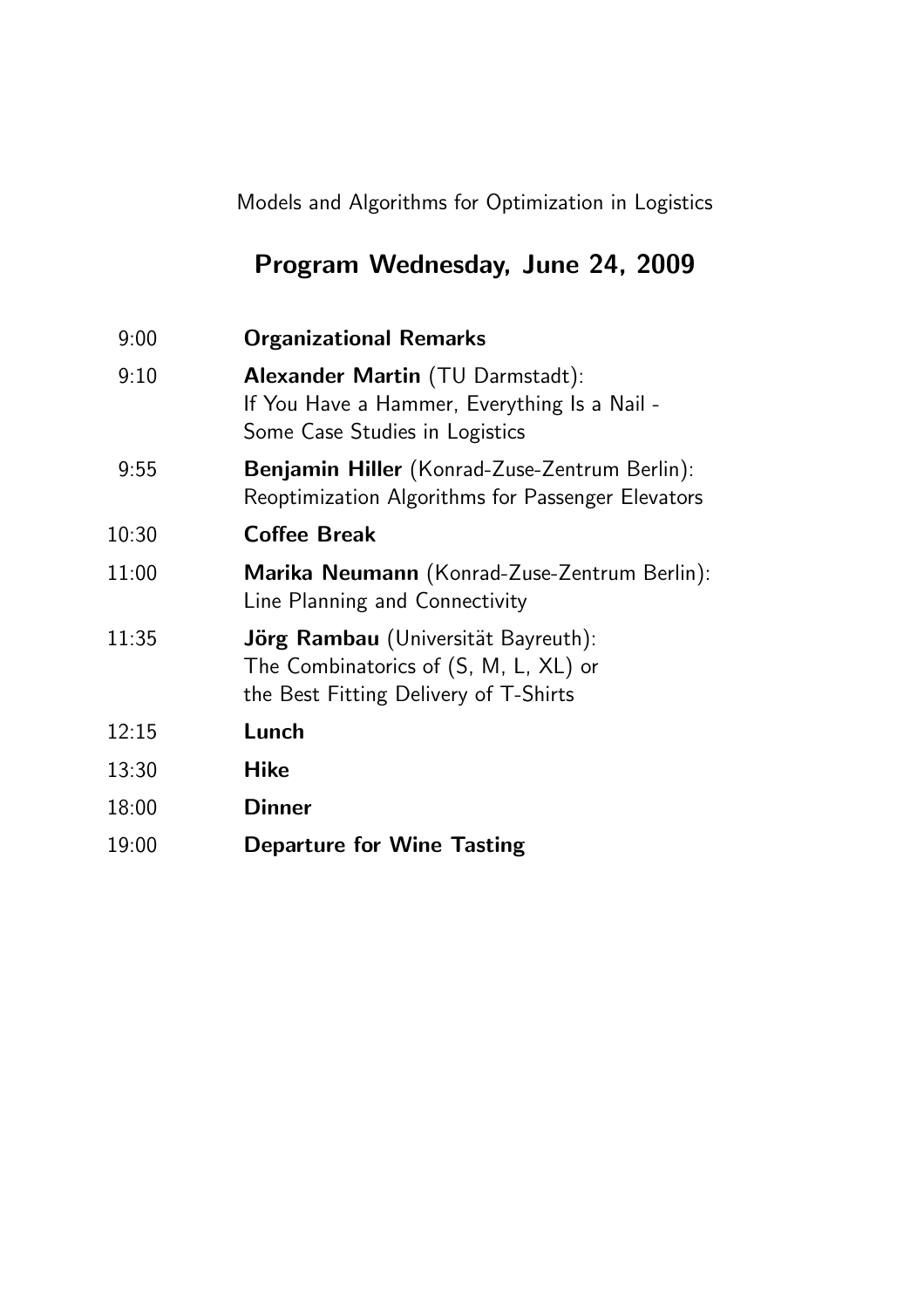# Program Thursday, June 25, 2009

| 9:00  | <b>Organizational Remarks</b>                                                                                                            |
|-------|------------------------------------------------------------------------------------------------------------------------------------------|
| 9:05  | <b>Nelson A. Uhan</b> (Purdue University, West Lafayette):<br><b>Sharing Supermodular Cost</b>                                           |
| 9:40  | Armin Fügenschuh (Konrad-Zuse-Zentrum Berlin):<br>Routing Cars in Rail Freight Service                                                   |
| 10:15 | <b>Coffee Break</b>                                                                                                                      |
| 10:30 | Wilhelm Dangelmayer (Uni Paderborn):<br>Production Planning and Control with Discrete Lotsizing and a<br>Rolling Horizon                 |
| 11:05 | Louis-Martin Rousseau (École Polytechnique Montréal):<br>Grammar-Based Integer Programming Models for<br>Multi-Activity Shift Scheduling |
| 11:40 | José Verschae (TU Berlin):<br>A Robust PTAS for the Parallel Machine Covering Problem                                                    |
| 12:15 | Lunch                                                                                                                                    |
| 13:15 | <b>Group Photo</b>                                                                                                                       |
| 15:00 | <b>Coffee &amp; Cake</b>                                                                                                                 |
| 16:00 | Cynthia Barnhart (MIT, Cambridge):<br>Trends in Airline Optimization                                                                     |
| 16:45 | Peter Buchholz (TU Dortmund):<br>Optimization of Stochastic Simulation                                                                   |
| 17:15 | Kati Brauer (4Flow AG, Berlin):<br>Standard Software for Planning in Logistics                                                           |
| 18:00 | <b>Dinner</b>                                                                                                                            |